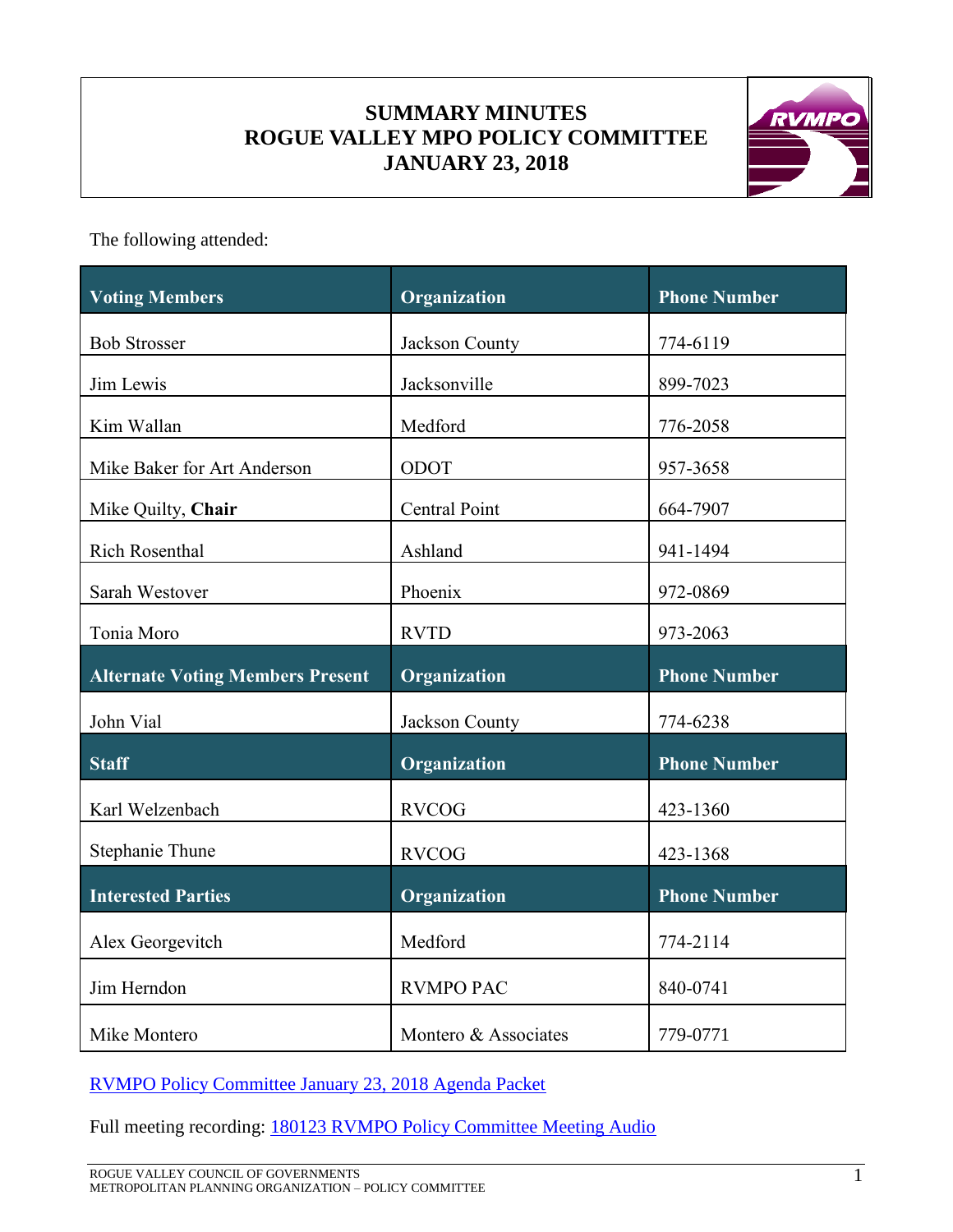#### **1. Call to Order / Introductions / Review Agenda** 00:00 – 02:50

2:04 | *Quorum*: Ashland, Central Point, Jacksonville, Medford, Phoenix, Jackson County, ODOT, RVTD

- Councilor Kim Wallan has replaced Councilor Michael Zarosinski as the primary voting member for Medford.
- MPO resource binders were distributed to all primary voting members.

# **2. Public Comment** 02:51 – 03:06

# *Consent Agenda*

#### **3. Review / Approve Minutes** 03:07 – 03:47

The Chair asked if there were any additions or corrections to the previous meeting minutes.

### **03:22 | Jim Lewis moved to approve the minutes of the December 14, 2017 Special Meeting as presented. Rich Rosenthal seconded.**

There was no further discussion.

*The motion carried unanimously by voice vote***.**

# *Public Hearing*

**4. 2017-2042 Regional Transportation Plan (RTP) and 2018-2021 Transportation Improvement Program (TIP) Amendments** 03:48 – 13:55

#### **The Chair read the procedure for the public hearing.**

In Ryan MacLaren's absence, Karl Welzenbach reported briefly on two state-requested amendments to the 2018-2021 TIP. **[Correction to statement in recorded minutes and Item 4 information in the agenda packet]**: they are TIP amendments only, not RTP.

- **A** | Speed signs for Siskiyou Pass on I-5 could potentially be installed inside of the RVMPO boundary just south of Ashland. (If, however, no signs are ultimately installed inside the boundary, there will be another TIP amendment to remove the project.)
- **B** | Construction phase (application of sealant to bridge components) added for Salt Pilot project.

Both projects are using state (non-MPO) funds. Details of all projects were included in the agenda packet for review and are available online at [www.rvmpo.org.](http://www.rvmpo.org/)

Regarding Amendment A: A "weather responsive variable speed system" is LED signage linked to a weather station that allows roadway speeds to be adjusted based on weather conditions. The signs are black on white and have the same legal enforceability as standard speed limit signs; the only existing one in Oregon to-date is in Baker City.

Due to their cost, Kim Wallan requested data support demonstrating the need for/perceived benefit(s) of installing the speed signs. Welzenbach stated that such information should be available in the ASHTO (American Association of State Highway Transportation Officials) document located on the MUTCD (Manual of Uniform Traffic Control Devices) website:<https://mutcd.fhwa.dot.gov/>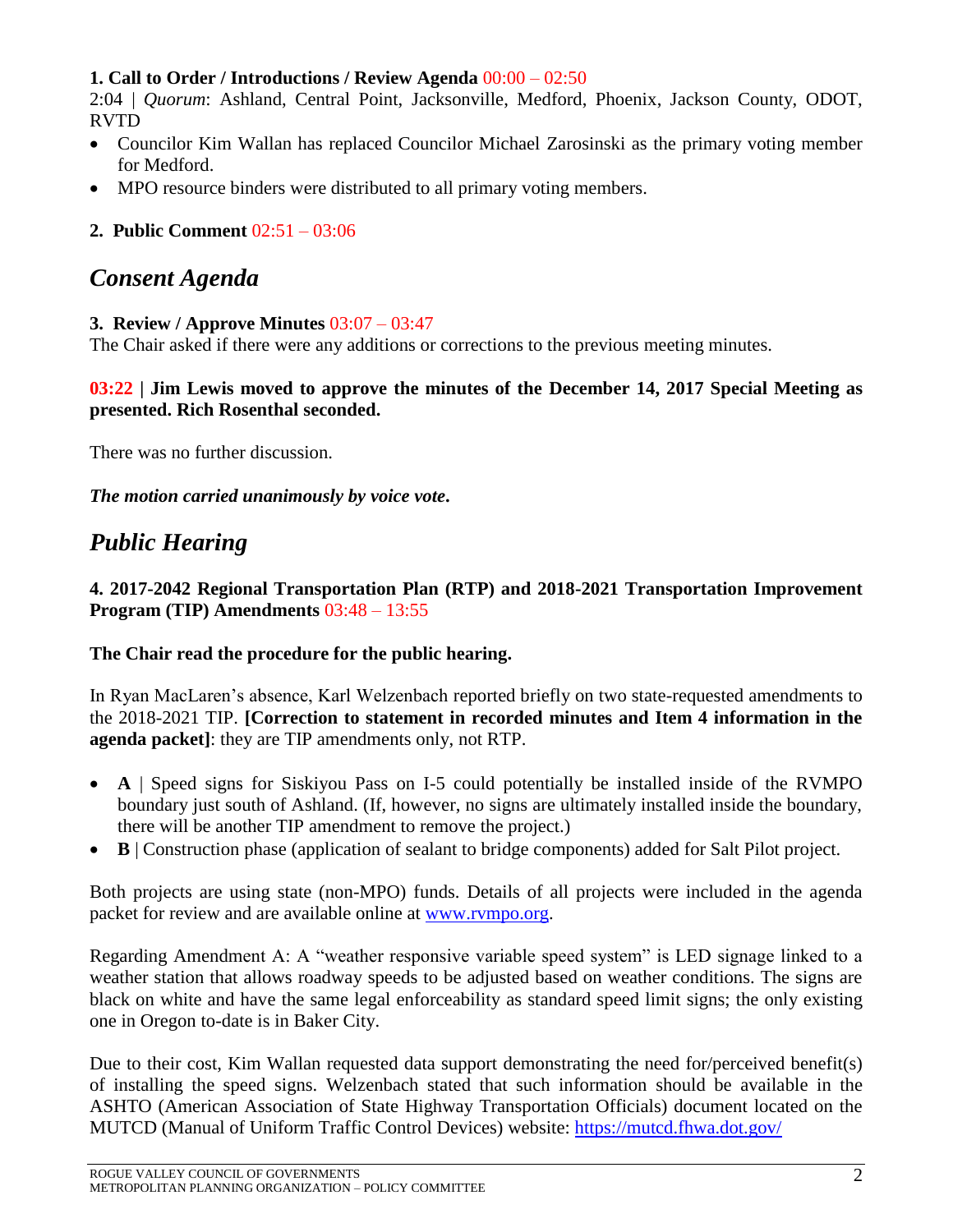**The Chair opened the discussion to public comment, both in support and in opposition.** None voiced.

## **The Chair closed the public testimony.**

## **12:34 | Jim Lewis moved to approve the amendments to the 2018-2021 Transportation Improvement Program (TIP) as presented. Sarah Westover seconded.**

Tonia Moro inquired about the possibility of the signs for Amendment A needing to be amended back out of the TIP. Per Welzenbach and Baker, such need will not be known until ODOT determines the specific placement of each sign.

## *The motion carried unanimously by voice vote.*

## **5. Public Advisory Council (PAC) New Member Application** 13:56 – 17:59

Welzenbach presented an application from George "Ike" Eisenhauer, expressing his desire to represent Phoenix on the RVMPO PAC.

Sarah Westover spoke in favor of the appointment.

## **15:11 | Tonia Moro moved that George "Ike" Eisenhauer be appointed to fill the Phoenix vacancy on the RVMPO PAC. Jim Lewis seconded.**

Bob Strosser expressed a favorable opinion of the candidate.

#### *The motion carried unanimously by voice vote.*

Welzenbach shared copies of two flyers that will be circulated in an attempt to fill remaining vacant positions on the PAC. One effort will be concentrated in White City, which for some time now has lacked PAC representation. Another RVMPO-wide effort will be made to elicit interest for the remaining geographic and special interest area vacancies.

# *Discussion Items*

# **6. Public Comment** 18:00 – 18:13

# *Regular Updates*

# **7. RVMPO Planning Update** 18:14 – 21:40

- *Performance Measures*
	- o The Safety Performance Measure (related to vehicular fatalities, serious injuries and bicycle/pedestrian accidents) will be brought to the TAC for discussion and a formal recommendation to the Policy Committee at their February 14 meeting. While staff will suggest to the TAC that the MPO adopt the state's measures for safety, TAC sentiment and expertise will determine the recommendation forwarded to the Policy Committee for adoption at their February 27 meeting.
	- o To-date, there are no specified consequences for MPOs failing to meet adopted Performance Measures.
	- o Discussion of additional Performance Measures will be circulated through the MPO committees over the next eighteen months as their adoption deadlines approach.